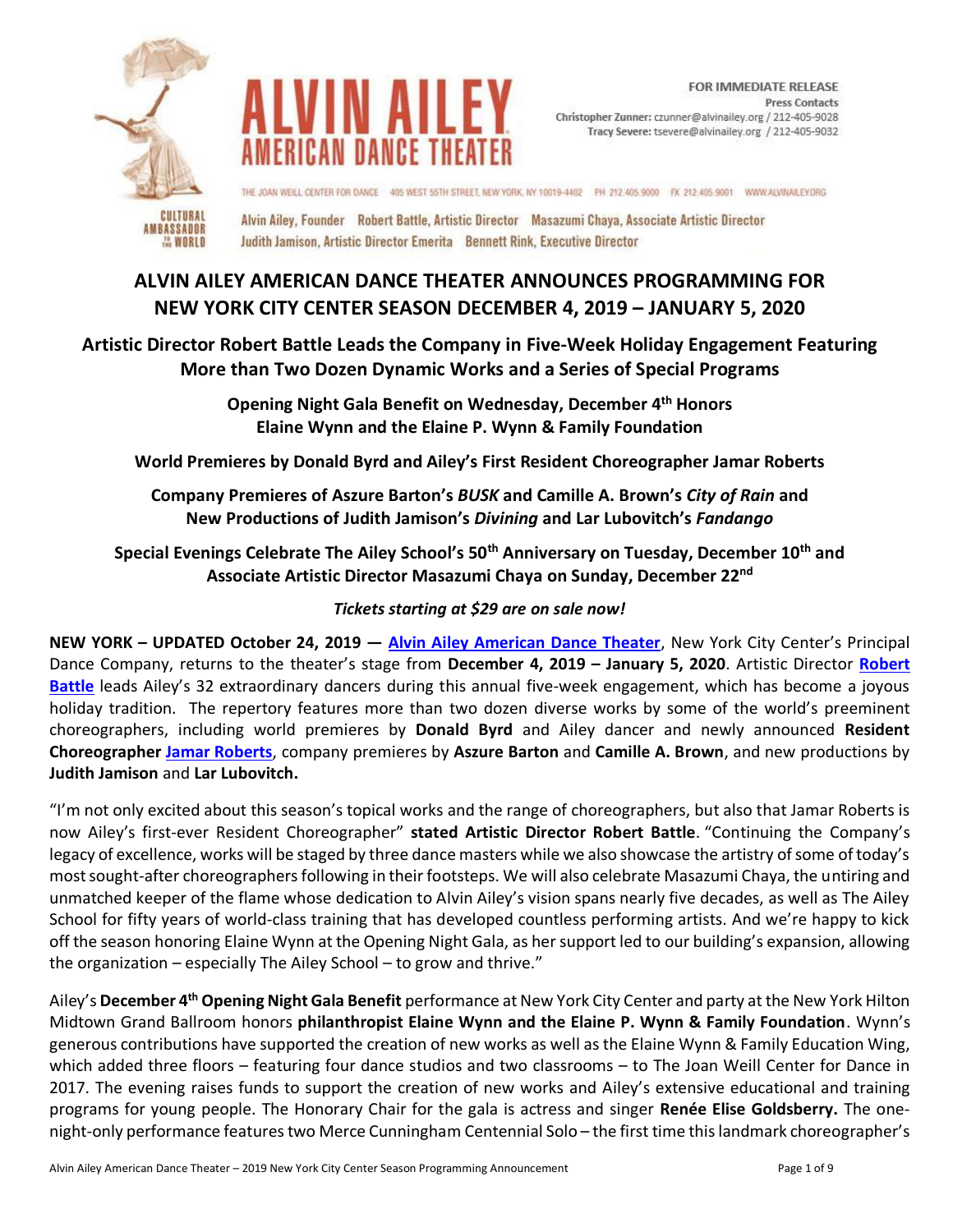work will be seen on the Ailey stage – special season excerpts, and an uplifting *[Revelations](http://pressroom.alvinailey.org/alvin-ailey-american-dance-theater/repertory/revelations)* finale featuring live musicians and singers.

Celebrated choreographer **Donald Byrd**, an "unabashed eclectic" (*The New York Times*) known for his creation of compelling characters and exploring complex societal issues through dance, will present his fifth premiere for the Company on **Friday, December 6th** . A TONY nominee (*The Color Purple*), Bessie Award-winner (*The Minstrel Show*) and **2019 Doris Duke Artist Award** recipient, Byrd draws on the 1921 Tulsa riots as a main source for *[Greenwood,](http://pressroom.alvinailey.org/alvin-ailey-american-dance-theater/repertory/greenwood)* a powerful ensemble work set to music by Israeli violist and composer Emmanuel Witzthum. Using dance to navigate through one of the worst incidents of racial violence in US history and explore the story through different lenses of those who were affected, builds upon Ailey's theatrical roots and legacy of shining a spotlight on social issues.

The following week, on **Tuesday, December 10th**, Ailey dancer **Jamar Roberts** will unveil *[Ode](http://pressroom.alvinailey.org/alvin-ailey-american-dance-theater/repertory/ode)*, the first in a series of three works as he steps into the new role of **Resident Choreographer**. Like his critically-acclaimed *Members Don't Get Weary* (2017), this work for six dancers will feature a jazz score – Don Pullen's "Suite (Sweet) Malcolm (Part 1 Memories and Gunshots)." *Ode* offers a meditation on the beauty and fragility of life in a time of growing gun violence and will include Roberts' own costume designs. The work will be explored during a special [Works & Process](https://www.guggenheim.org/event/alvin-ailey-american-dance-theater-new-work) preview event at the Guggenheim on Monday, November 18. A member of the Company since 2002, Roberts has become renowned for his powerful performances on world stages, including at The White House and as a guest star with London's Royal Ballet, receiving the prestigious New York Dance and Performance "Bessie" award for Outstanding Performer.

The December 10th performance also celebrates **The Ailey School's 50th Anniversary**. Founded in 1969, The program has served as a springboard for many notable artists, including season choreographers Camille A. Brown and Roberts, along with more than 70% of the dancers in the Company. In addition to *Ode*, the evening will also feature students from The Ailey School alongside the Ailey dancers in Alvin Ailey's *[Memoria](http://pressroom.alvinailey.org/alvin-ailey-american-dance-theater/repertory/memoria-6632563)* and *[Revelations](http://pressroom.alvinailey.org/alvin-ailey-american-dance-theater/repertory/revelations)*. Ahead of the December 10<sup>th</sup> program, The Ailey School to perform in the 2019 Macy's Thanksgiving Day Parade®. Over 100 students from all programs of The Ailey School will answer the call of "Let's Have a Parade™," the iconic phrase that has signaled the start of every Macy's Thanksgiving Day Parade since 1924. Led by The Ailey School Co-Director Tracy Inman, the dancers from age nine to 25 will perform a dance inspired by the "Rocka My Soul" finale of Alvin Ailey's American masterpiece *Revelations*.

Opening on **Friday, December 13th**, Award-winning choreographer **Aszure Barton's** dazzling *[BUSK](http://pressroom.alvinailey.org/alvin-ailey-american-dance-theater/repertory/busk)* is an episodic look at the nature of performance and the vulnerabilities that artists face in revealing themselves onstage. A group work spotlighting the Ailey dancers, Barton adapts the choreography for each new production, drawing on the individual strengths and personalities of each performer. The founder and director of Aszure Barton & Artists, an inter-disciplinary international dance project, she has collaborated with celebrated dance artists and companies including Mikhail Baryshnikov, American Ballet Theatre, Teatro alla Scala, Nederlands Dans Theater, Martha Graham Dance Company, National Ballet of Canada and Sydney Dance Company, among many others, and choreographed the Broadway production of *The Threepenny Opera.*

Premiering on Tuesday, December 17<sup>th</sup>, Camille A. Brown's quietly lyrical *[City of Rain](http://pressroom.alvinailey.org/alvin-ailey-american-dance-theater/repertory/city-of-rain)* honors the struggles and grace of a deceased friend, showing a different facet of the choreographer than Ailey audiences have seen in her previous works for the Company (*The Groove To Nobody's Business* and *The Evolution of a Secured Feminine*). Dedicated to Greg 'Blyes' Boomer, the work for 10 dancers is set to an original composition by Jonathan Melville Pratt entitled *Two Way Dream.* A recipient of numerous honors, including a 2014 Bessie Award for Outstanding Production for the work *Mr. TOL E. RAncE* (Camille A. Brown & Dancers), Ms. Brown choreographed Broadway's *Choir Boy* (TONY nominee for Best Choreography), the TONY Award-winning revival of *Once On This Island*, and the Emmy Award-Winning television special, "Jesus Christ Superstar Live in Concert."

**New productions** taking the stage this season include **Judith Jamison's** *[Divining](http://pressroom.alvinailey.org/alvin-ailey-american-dance-theater/repertory/divining)* (1984) *–* a revival of her first major choreographic effort which incorporates African polyrhythms and complex movement – and **Lar Lubovitch's** *[Fandango](http://pressroom.alvinailey.org/alvin-ailey-american-dance-theater/repertory/fandango)* (1995) – a sensually athletic duet set to Maurice Ravel's "Bolero" that explores the infinite possibilities of partnering.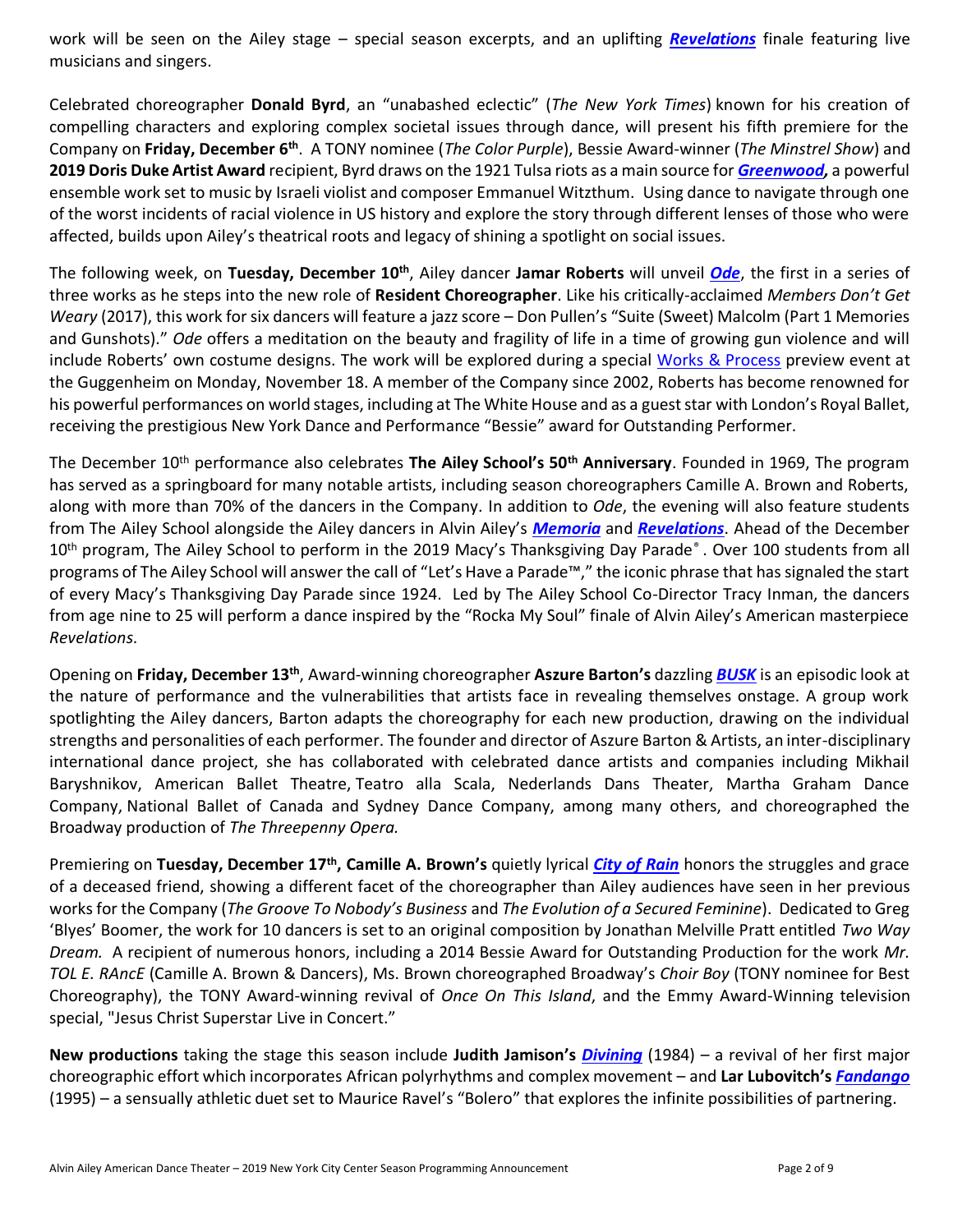The New York City Center engagement also marks the final season as [Associate Artistic Director](http://pressroom.alvinailey.org/internal_redirect/cms.ipressroom.com.s3.amazonaws.com/292/files/20196/AileysMasazumiChayaAnnouncesAssocArtDirRetirementnewroll_FINAL.pdf) for **Masazumi Chaya**, who will be [celebrated with a special program](http://pressroom.alvinailey.org/internal_redirect/cms.ipressroom.com.s3.amazonaws.com/292/files/201910/Ailey%27sMasazumiChayaSpecialPerformanceProgramming_Final1.pdf) on **Sunday, December 22nd** . The one-night only performance commemorating Mr. Chaya's years of dedication to upholding Alvin Ailey's vision, will include special appearances by beloved figures in Ailey history Carmen de Lavallade, [Judith Jamison,](http://pressroom.alvinailey.org/alvin-ailey-american-dance-theater/directors/judith-jamison) [Sylvia Waters,](http://pressroom.alvinailey.org/ailey-ii/artistic-direction/sylvia-waters) and Donna Wood. A piece d'occasion entitled *The Best is Yet to Come* created by [Matthew Rushing](http://pressroom.alvinailey.org/alvin-ailey-american-dance-theater/directors/matthew-rushing) will grace the stage featuring former Ailey stars Sarita Allen, Guillermo Asca, Elizabeth Roxas Dobrish, [Tracy Inman,](http://pressroom.alvinailey.org/the-ailey-school/directors/tracy-inman) Christopher Jackson, Aubrey Lynch, Amos J. Machanic Jr., [Troy Powell,](http://pressroom.alvinailey.org/ailey-ii/artistic-direction/troy-powell) Renee Robinson, Michael Thomas, an[d Nasha Thomas.](http://pressroom.alvinailey.org/arts-in-education/directors/nasha-thomas) Over a dozen excerpts that highlight Mr. Chaya's extensive career will be performed by former company members. For full cast and programming, please visit [here.](https://www.alvinailey.org/performances/repertory/122219-eve-new-york-city-center) Having joined the Company in 1972 as a dancer, Mr. Chaya performed under Alvin Ailey's direction for 15 years, subsequently assumed responsibility for rehearsing the Company—a role for which Mr. Ailey had cultivated him—and for more than 28 years has been a creative associate and friend to Artistic Director Emerita Judith Jamison and Artistic Director Robert Battle, maintaining the repertory and guiding generations of Ailey dancers. Upon Mr. Chaya's retirement, he will lead the Alvin Ailey Choreographic Legacy Project - a formalized licensing project that will bring ballets by Alvin Ailey into the repertoires of other dance companies around the world.

In addition, the engagement showcases a variety of 2018-19 season premieres: Darrell Grand Moultrie's uplifting *[Ounce](http://pressroom.alvinailey.org/alvin-ailey-american-dance-theater/repertory/ounce-of-faith)  [of Faith](http://pressroom.alvinailey.org/alvin-ailey-american-dance-theater/repertory/ounce-of-faith)*; hip-hop innovator Rennie Harris' acclaimed *[Lazarus](http://pressroom.alvinailey.org/alvin-ailey-american-dance-theater/repertory/lazarus)*; Ronald K. Brown's "love letter to Mr. Ailey," *[The Call](http://pressroom.alvinailey.org/alvin-ailey-american-dance-theater/repertory/the-call)*; and Jessica Lang's luminous *[EN](http://pressroom.alvinailey.org/alvin-ailey-american-dance-theater/repertory/en-6690536)*.

Special season programs include **All Ailey** performances comprised of four of Mr. Ailey's most celebrated ballets, *Night Creature, Cry, Memoria*, and *Revelations* (December 12, 14 mat); **Three Visionaries** featuring ballets by each the Company's artistic directors – Alvin Ailey, Judith Jamison, and Robert Battle (December 21 mat, 24, Jan 4 mat); **Ailey Classics** featuring excerpts of eight works by Mr. Ailey, from rarely-seen gems – including *Hidden Rites, Mary Lou's Mass,* and *Phases* – to timeless favorites – like *Night Creature* and *Cry* (December 19, 22 mat, 28 mat, Jan 3); and **All New** programs of season premieres (December 14 eve, 20, 28 eve, Jan 1, Jan 4 eve).

The **[Young New York](https://www.alvinailey.org/engagement/new-york-city-center/young-new-york)** program, supported by Wells Fargo returns this season. The initiative engages people between the ages of 21 – 35 through a series of special events and ticket offers, introducing new audiences to modern dance and the Company's inspiring legacy. For Young New York Night on Thursday, December 5<sup>th</sup>, all tickets will be specially priced at \$29. Discounted tickets are also available throughout the New York City Center engagement. Ticket buyers who are ages 21-35 can purchase up to 6 tickets at 50% off. This offer applies to all performances from Dec 4<sup>th</sup> to Jan 5<sup>th</sup> except the Dec 5<sup>th</sup> Young New York Night. Offer is valid for seats normally priced at \$75 or higher. Click [here](https://www.alvinailey.org/engagement/new-york-city-center/young-new-york) for program details, and to sign up.

The engagement also includes **Family Matinee** performances each **Saturday at 2pm** (December 7, 14, 21, 28, Jan 4), followed by a Q&A session with Ailey's revered dancers. Whether watching as a child for the first time, as a parent remembering his or her childhood experience with dance, or as a family that has made Ailey a holiday tradition, all can enjoy the magic of Ailey. Every Family Matinee program concludes with Alvin Ailey's masterpiece *Revelations* – one of the most well-known and respected ballets in the history of dance, acclaimed as a must-see for all ages. Since its debut in 1960, *Revelations* has been seen by more people than any other modern dance work and has moved audiences around the world through its powerful storytelling and soul-stirring music, evoking timeless themes of determination, hope, and transcendence. *Revelations* will also bring an inspiring close to the performances on **Christmas Eve**, **Christmas Day**, **New Year's Eve**, and a special **Season Finale** on **January 5,** what would have been Mr. Ailey's 89th birthday. **Live music performances of** *Revelations* will take place on December 4, 6, and 7 (matinee and evening).

New Company members performing in their City Center debut with Ailey are **[Patrick Coker,](http://pressroom.alvinailey.org/alvin-ailey-american-dance-theater/dancers/patrick-coker) [James Gilmer,](http://pressroom.alvinailey.org/alvin-ailey-american-dance-theater/dancers/james-gilmer) [Corrin](http://pressroom.alvinailey.org/alvin-ailey-american-dance-theater/dancers/corrin-rachelle-mitchell)  [Rachelle Mitchell](http://pressroom.alvinailey.org/alvin-ailey-american-dance-theater/dancers/corrin-rachelle-mitchell)** and **[Brandon Woolridge.](http://pressroom.alvinailey.org/alvin-ailey-american-dance-theater/dancers/brandon-woolridge)** A detailed performance schedule is attached (subject to change). Following the New York City Center engagement, Ailey's renowned dancers will travel coast-to-coast on a 21-city National Tour from February – May 2020. A tour schedule is below (subject to change).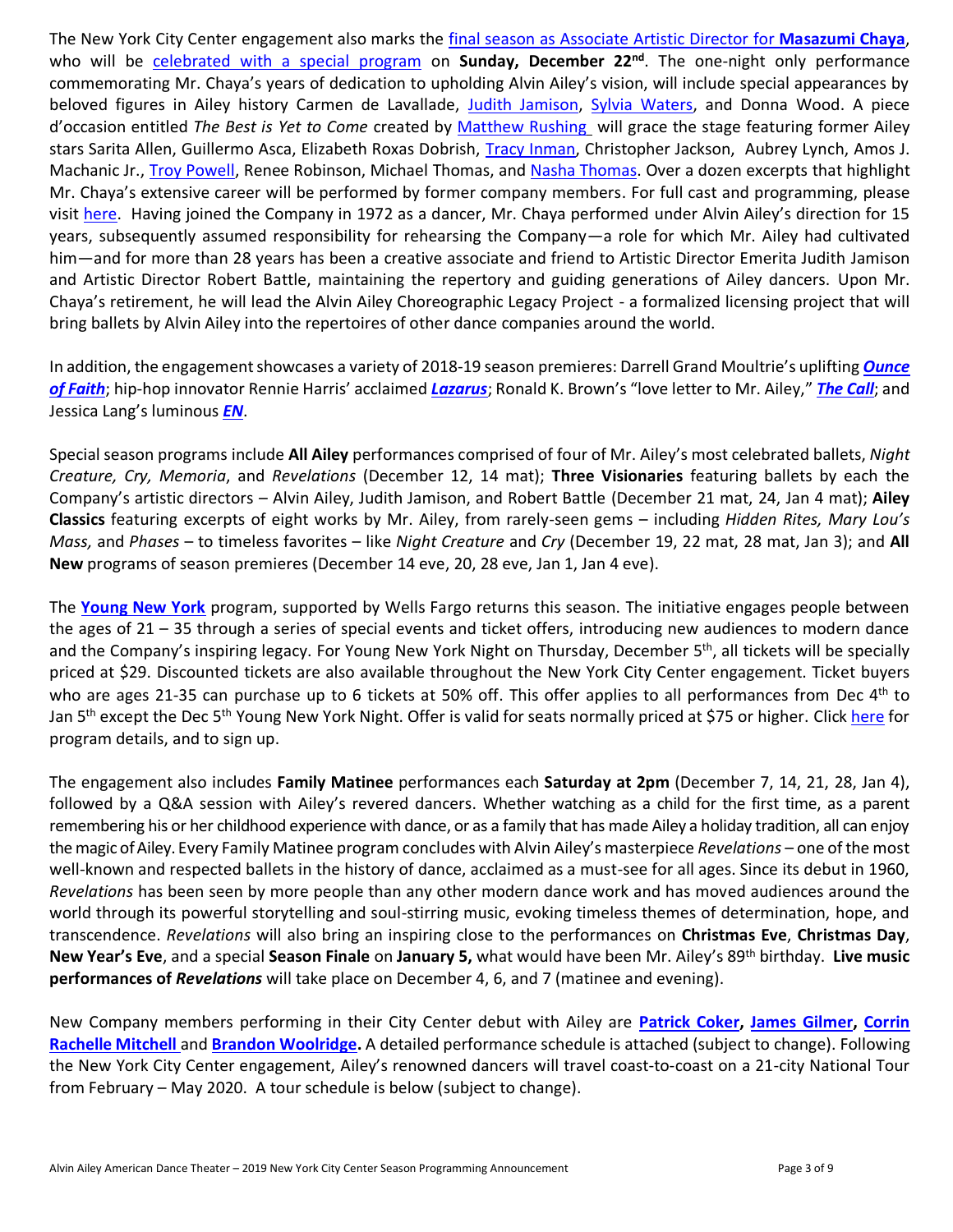In 1958, Alvin Ailey and a small group of dancers took the stage in New York and forever changed American dance and culture. One of the country's groundbreaking greats, his Company inspires all in a universal celebration of the human spirit using the African-American cultural experience and the modern dance tradition. More than 60 years after its founding, Ailey continues to move forward under the leadership of Robert Battle, revealing time and again why Alvin Ailey American Dance Theater is one of the world's most beloved dance companies.

**Tickets starting at \$29 are on sale now** at the New York City Center Box Office, through CityTix® at (212) 581-1212, or a[t www.alvinailey.org](http://www.alvinailey.org/) o[r www.nycitycenter.org.](http://www.nycitycenter.org/) Discount tickets are available for Ailey Super Fans who purchase tickets for more than one performance, for students with an appropriate ID, and for groups of 10 or more (discounts do not apply to \$29 tickets). For group sales, call 212-405-9082 or email [groupsales@alvinailey.org.](mailto:groupsales@alvinailey.org) For further information about Ailey's New York City Center season please visi[t www.alvinailey.org.](http://www.alvinailey.org/)

**Delta Air Lines is the Official Airline of Alvin Ailey American Dance Theater's New York Winter Season.**

**American Express is the Official Card of Alvin Ailey American Dance Theater and a major supporter of the company premiere of** *City of Rain***.**

**Alvin Ailey American Dance Theater gratefully acknowledges the support of Diageo, North America.**

**The creation of** *Ode* **i***s* **supported by commissioning funds from New York City Center, which is provided by the Doris Duke Charitable Foundation and the Virginia B. Toulmin Foundation.**

**Generous support for the creation of** *Ounce of Faith* **is provided by the New York State Council on the Arts with the support of Governor Andrew M. Cuomo and the New York State Legislature.**

**Bank of America is the sponsor of Alvin Ailey American Dance Theater's 2020 North American Tour**

**The 2020 North American Tour is supported, in part, by the National Endowment for the Arts.**

**Wells Fargo is the sponsor of Ailey Young New York.**

**The 2019 Winter Season is supported, in part, by public funds from the New York State Council on the Arts with the support of Governor Andrew Cuomo and the New York State Legislature, and the New York City Department of Cultural Affairs in partnership with the City Council.**

For more ge[neral information, visit](http://pressroom.alvinailey.org/file/alvin-ailey-american-dance-theater-in-rennie-harris-lazarus-1799?action=) [www.alvinailey.org.](http://www.alvinailey.org/) [Press mate](http://pressroom.alvinailey.org/file/aaadts-khalia-campbell-in-darrell-grand-moultries-ounce-of-faith-photo-by-paul-kolnik?action=)[rials and photos are avai](http://pressroom.alvinailey.org/file/jacqueline-green-in-alvin-ailey-s-revelations?action=)lable at [pressroom.alvinailey.org.](http://pressroom.alvinailey.org/internal_redirect/cms.ipressroom.com.s3.amazonaws.com/87/files/20155/MyStoryMyDanceBattleChildren%27sBookbySimon%26Schuster061115.pdf)



(L to R); AAADT in Rennie Harris' *Lazarus*. Photo by Paul Kolnik; AAADT's Khalia Campbell in Darrell G. Moultrie's *Ounce of Faith*. Photo by Paul Kolnik; AAADT's Jacqueline Green in Alvin Ailey's *Revelations.* Photo by Paul Kolnik; Resident Choreographer Jamar Roberts and Artistic Director Robert Battle. Photo by Andrew Eccles. **Please credit photos. Ctrl+Click the photos for hi-res download.**

### **New York City Center 2019 Season Highlights:**

Alvin Ailey American Dance Theater will take the stage at New York City Center from December 4, 2019 – January 5, 2020 in a five-week season that has become a joyous holiday tradition. Led by Artistic Director Robert Battle, Ailey's acclaimed dancers will perform an expansive repertory of more than two dozen works, including the world premieres by Jamar Roberts – the Company's newly announced Resident Choreographer – and Donald Byrd. The season also includes company premieres of Aszure Barton's *BUSK* and Camille A. Brown's *City of Rain*, and new productions of Judith Jamison's *Divining* and Lar Lubovitch's *Fandango*. The season begins on **December 4th** with an **Opening Night Gala Benefit honoring Elaine Wynn and the Elaine P. Wynn & Family Foundation,** which includes a performance at New York City Center and party at the New York Hilton Midtown Grand Ballroom to raise funds to support the creation of new works and Ailey's extensive educational and training programs for young people. Other highlights include special live music performances of *Revelations*; evenings celebrating The Ailey School's 50<sup>th</sup> Anniversary and Masazumi Chaya; All Ailey, Three Visionaries, Ailey Classics, and All New programs; Christmas Eve, Christmas Day, New Year's Eve, and New Year's Day performances; the Family Matinee Series with a post-performance Q&A with dancers; and a Special Season Finale.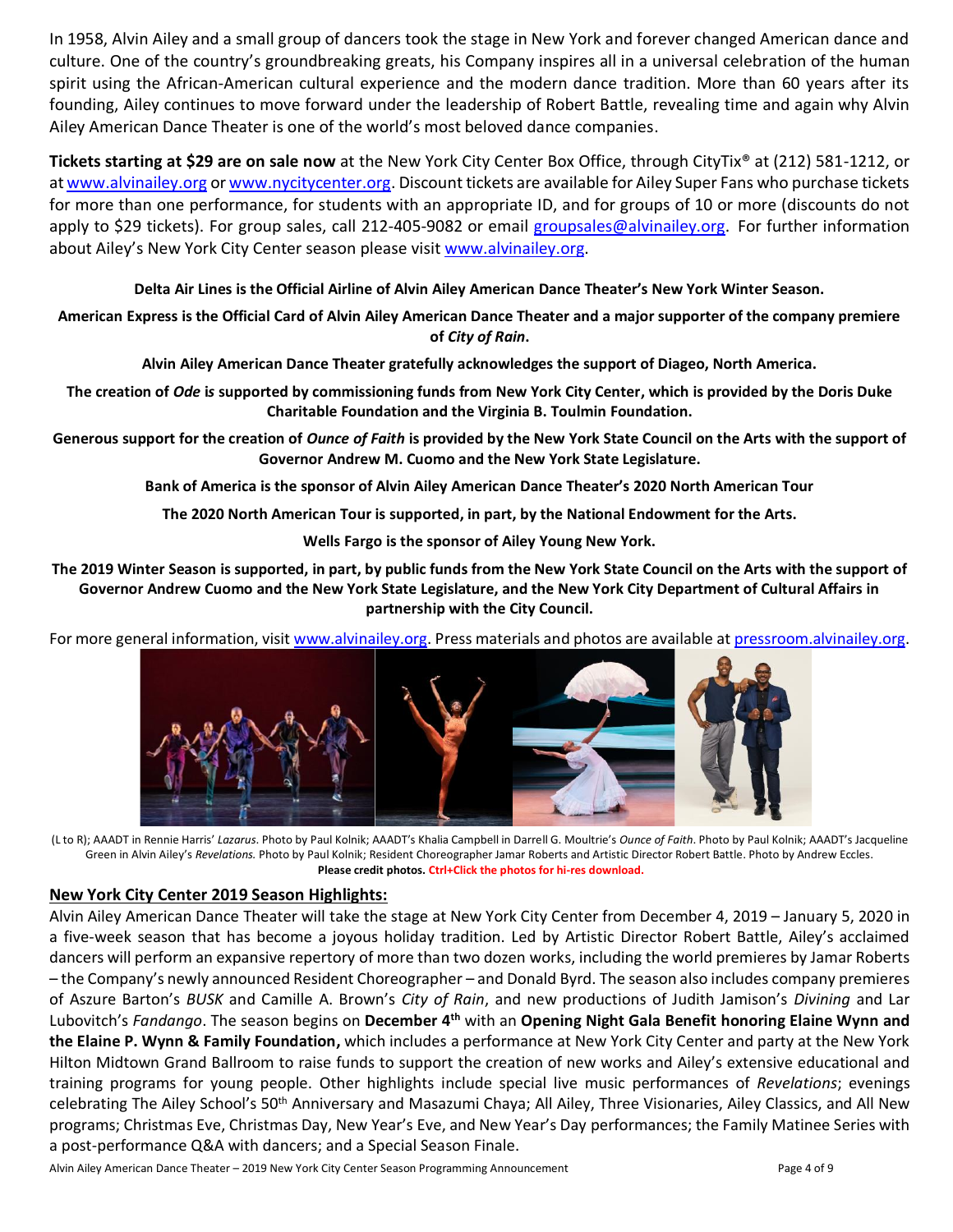#### **WORLD PREMIERES**

#### *[Greenwood](http://pressroom.alvinailey.org/alvin-ailey-american-dance-theater/repertory/greenwood)* (World Premiere)

**Choreography by Donald Byrd Music: Emmanuel Witzthum, Rosie Hibler and family, Austin Coleman and the Jose Washington Brown & Group** Celebrated choreographer **Donald Byrd**, an "unabashed eclectic" (*The New York Times*) known for his creation of compelling characters and exploring complex societal issues through dance, will present his fifth premiere for the Company on **Friday, December 6th** . A TONY nominee (*The Color Purple*), Bessie Award-winner (*The Minstrel Show*) and **2019 Doris Duke Artist Award** recipient, Byrd draws on the 1921 Tulsa Massacre as a main source for *[Greenwood,](http://pressroom.alvinailey.org/alvin-ailey-american-dance-theater/repertory/greenwood)* a powerful ensemble work set to music by Israeli violist and composer Emmanuel Witzthum. Using dance to navigate through one of the worst incidents of racial violence in US history and explore the story through different lenses of those who were affected, builds upon Ailey's theatrical roots and legacy of shining a spotlight on social issues.

#### *[Ode](http://pressroom.alvinailey.org/alvin-ailey-american-dance-theater/repertory/ode)* (World Premiere)

#### **Choreography by Jamar Roberts Choreography by Jamar Roberts Choreography by Jamar Roberts Choreography and Duman Roberts Choreography and Duman Roberts Choreography and Duman Roberts Choreography and Duman Roberts Choreog**

Ailey dancer Jamar Roberts offers a meditation on the beauty and fragility of life in a time of growing gun violence. Like his critically-acclaimed *Members Don't Get Weary* (2017), this work will feature a jazz score – Don Pullen's "Suite (Sweet) Malcolm (Part 1 Memories and Gunshots)" – and Roberts' own costume designs. A member of the Company since 2002, Roberts has become renowned for his powerful performances on world stages, including at The White House and as a guest star with London's Royal Ballet, receiving the prestigious New York Dance and Performance "Bessie" award for Outstanding Performer. *Ode* is the first in a series of three works he is creating in his new role as Resident Choreographer.

### *[Ounce of Faith](http://pressroom.alvinailey.org/alvin-ailey-american-dance-theater/repertory/ounce-of-faith)* (2019 Lincoln Center World Premiere)

**Choreography by Darrell Grand Moultrie Music: Wynton Marsalis & Jazz at Lincoln Center Orchestra, Chuck Harmony, Liquid Liquid** The lasting impact of a teacher's influence on a young child is at the heart of this exuberant work by Darrell Grand Moultrie. Using a mix of jazz standards, original music, and spoken word, Moultrie reflects on the legacies that we're all a part of and the notion that "when someone has an ounce of faith in you, it can change the course of your life."

#### **COMPANY PREMIERES**

#### *[BUSK](http://pressroom.alvinailey.org/alvin-ailey-american-dance-theater/repertory/busk)* (2009 / 2019 Company Premiere)

**Choreography by Aszure Barton Music: Marcus Vinicius da Cruz de M. Morales, August Soderman, Ljova, Camille Saint- Saëns, Moondog, Daniel Belanger** In *[BUSK](http://pressroom.alvinailey.org/alvin-ailey-american-dance-theater/repertory/busk)*, internationally renowned choreographer Aszure Barton invites us to enjoy the fragility, tenderness, and resilience that exist within the human experience. Set to a spirited score, *BUSK* has been described as watching the physical unfurling of the human psyche. Under Barton's direction, every facet of the dancers' bodies and minds are engaged and the complex layering of movement reveals the inherent wisdom of the body. The dancers must tap into the collective – a hive mind – in order to execute Barton's layered and intricate choreographic structures which then give way to the nuance of each individual. The audience is invited into the work and the performers – as they are – are celebrated as enough. This is Barton's second work for the Company, following 2013's *LIFT*.

### *[City of Rain](http://pressroom.alvinailey.org/alvin-ailey-american-dance-theater/repertory/city-of-rain)* (2010 / 2019 Company Premiere)

#### **Choreography by Camille A. Brown Music: Jonathan Music: Jonathan Melville Pratt**

**Camille A. Brown's** quietly lyrical *City of Rain* honors the struggles and grace of a deceased friend, showing a different facet of the choreographer than Ailey audiences have seen in her previous works for the Company (*The Groove To Nobody's Business* and *The Evolution of a Secured Feminine*). Dedicated to Greg 'Blyes' Boomer, the work for 10 dancers is set to an original composition by Jonathan Melville Pratt entitled *Two Way Dream.* A recipient of numerous honors, including a 2014 Bessie Award for Outstanding Production for the work *Mr. TOL E. RAncE* (Camille A. Brown & Dancers), Ms. Brown choreographed Broadway's *Choir Boy* (TONY nominee for Best Choreography), the TONY Award-winning revival of *Once On This Island*, and the Emmy Award-Winning television special, "Jesus Christ Superstar Live in Concert." She is an alumna of The Ailey School.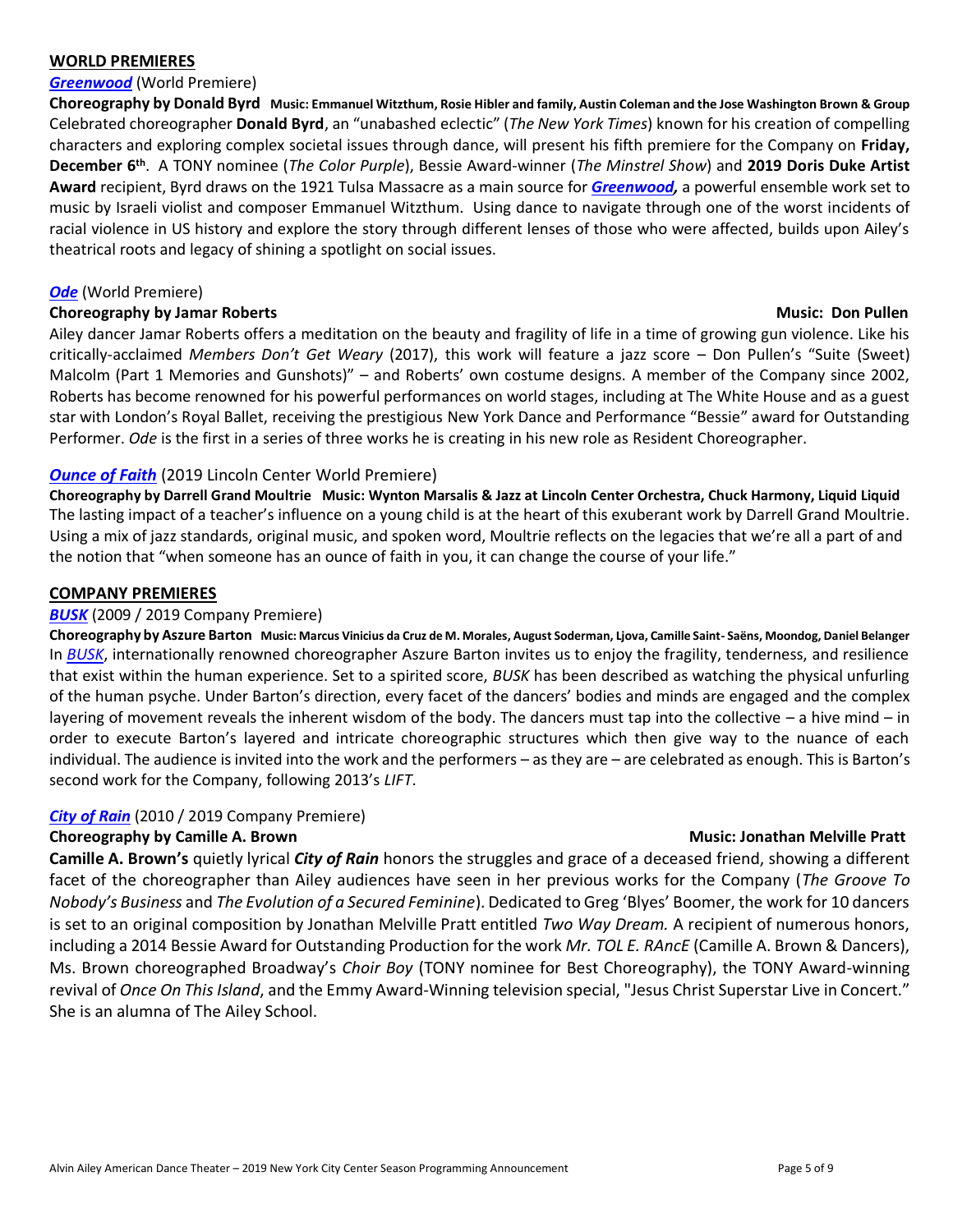## **Cunningham Centennial Solos**

## **Choreography by Merce Cunningham Music: John King Choreography by Music: John King Choreography by Music: John King**

For the first time on the Ailey stage, Company members perform the work of modern dance giant Merce Cunningham. Jacquelin Harris and Chalvar Monteiro will perform solos that they danced in Night of 100 Solos: A Centennial Event, which was presented at the Brooklyn Academy of Music on April 16, 2019 on the occasion of the 100<sup>th</sup> anniversary of Merce Cunningham's birth. The solos came from work spanning five decades: *Scramble* (1967), *Loops* (1971), *Landrover* (1972), *Change of Address* (1992), *Scenario* (1997), *Way Station* (2001), and *Nearly Ninety* (2009), and were arranged into a continuous sequence by Merce Cunningham Trust stager Jean Freebury. With this performance, the Ailey company joined in the worldwide celebration of the innovative choreographer's life and legacy.

#### **NEW PRODUCTIONS**

## *[Divining](http://pressroom.alvinailey.org/alvin-ailey-american-dance-theater/repertory/divining)* (1984 / New Production 2019)

#### **Choreography by Judith Jamison Music: Monti Ellison & Kimati Dinizulu**

Judith Jamison's first choreographic effort, created five years before her ascent to artistic director of the Ailey company, displays the musical sophistication and complexity of movement that marked her as a promising dancemaker. African and Latin rhythms lend the work an air of mystery and mysticism while the title suggests a search or quest. Jamison joined Alvin Ailey American Dance Theater in 1965 and quickly became an international star. Over the next 15 years, Mr. Ailey created some of his most enduring roles for her, most notably the tour-de-force solo *Cry*. In 1989, Mr. Ailey asked her to succeed him as Artistic Director, and in the 21 years that followed, she brought the Company to unprecedented heights.

## *[Fandango](http://pressroom.alvinailey.org/alvin-ailey-american-dance-theater/repertory/fandango)* (1990 / Company Premiere 1995 / New Production 2010)

### **Choreography by Lar Lubovitch Music: Maurice Ravel** Music: Maurice Ravel

In his sensually athletic duet, Lar Lubovitch explores the infinite possibilities of partnering, the dancers' bodies coming together as if propelled by the lush intensity of Ravel's "Bolero".

## **[Ailey Classics](http://pressroom.alvinailey.org/alvin-ailey-american-dance-theater/repertory/ailey-classics)** (Special Program)

### **Choreography by Alvin Ailey and Choreography by Alvin Ailey and Choreography by Alvin Ailey and Choreography by Alvin Ailey and Choreography by Alvin Ailey and Choreography by Alvin Ailey and Choreography by Alvin Ailey a**

This special program brings new vitality to treasures from Mr. Ailey's wonderfully rich body of work, including highlights of seldom-seen gems like *Hidden Rites, Mary Lou's Mass*, and *Phases* as well as perennial favorites like *Memoria, Night Creature*, and *Cry*. Act I excerpts: *Memoria* – first section (1979), *Night Creature* – second and third sections (1974); Act II excerpts: *Phases* – "Flight Time" (1980), *Mary Lou's Mass* – "Our Father" (1971), *For Bird – With Love* – "A Night in Tunisia" (1984), *Hidden Rites* – "of Love" (1973), *Love Songs* – "A Song for You" (1972), *Cry* – third section (1971). Act III: *Revelations*.

### **2018-2019 SEASON PREMIERES & NEW PRODUCTIONS**

## *[Lazarus](http://pressroom.alvinailey.org/alvin-ailey-american-dance-theater/repertory/lazarus)* (World Premiere)

**Choreography by Rennie Harris Music: Darrin Ross, Nina Simon, Terence Trent D'Arby, Michael Kiwanuka, Odetta** Acclaimed hip-hop choreographer Rennie (Lorenzo) Harris returns to Ailey this season with the Company's first two-act work, *Lazarus*. Inspired by the life and legacy of Mr. Ailey, Harris connects past and present in a powerful work that addresses the racial inequities America faced when Mr. Ailey founded this company in 1958 and still faces today. Harris' previous contributions to the Ailey repertory include *Exodus* (2015), *Home* (2011), and *Love Stories* (2004), an acclaimed collaboration with Judith Jamison and Robert Battle.

### *[The Call](http://pressroom.alvinailey.org/alvin-ailey-american-dance-theater/repertory/the-call)* (World Premiere)

**Choreography by Ronald K. Brown Music: Johan Sebastian Bach, Mary Lou Williams, Asase Yaa Entertainment Group** Ronald K. Brown's joyous mix of modern and West African dance idioms – seen previously in *Grace* (1999), *Open Door* (2015), *Four Corners*(2013), and other works – fits the Ailey dancers perfectly, and his themes of spiritual awakening and redemption never fail to inspire. *The Call*, which is Brown's seventh work for the Company and a love letter to Mr. Ailey, promises to once again rouse audiences with Brown's infectious call for harmony and hope.

# *[EN](http://pressroom.alvinailey.org/alvin-ailey-american-dance-theater/repertory/en-6690536)* (2018-19 Season World Premiere)

# **Choreography by Jessica Lang Music: Jakub Ciupinski**

Jessica Lang, a 2014 New York Dance and Performance "Bessie" Award and 2017 Arison Award recipient, makes her choreographic debut on the Ailey company with the world premiere *EN*, her 100<sup>th</sup> ballet. *EN* – whose multiple meanings in Japanese signify circle, destiny, fate and karma – is a celebratory ensemble work set to original music by composer Jakub Ciupinski, with costumes by Bradon McDonald. According to Lang, the work "reflects on the universal experience of coming full circle and, as time passes, we recognize the people we meet along life's journey who play a part in the fate and destiny of our lives."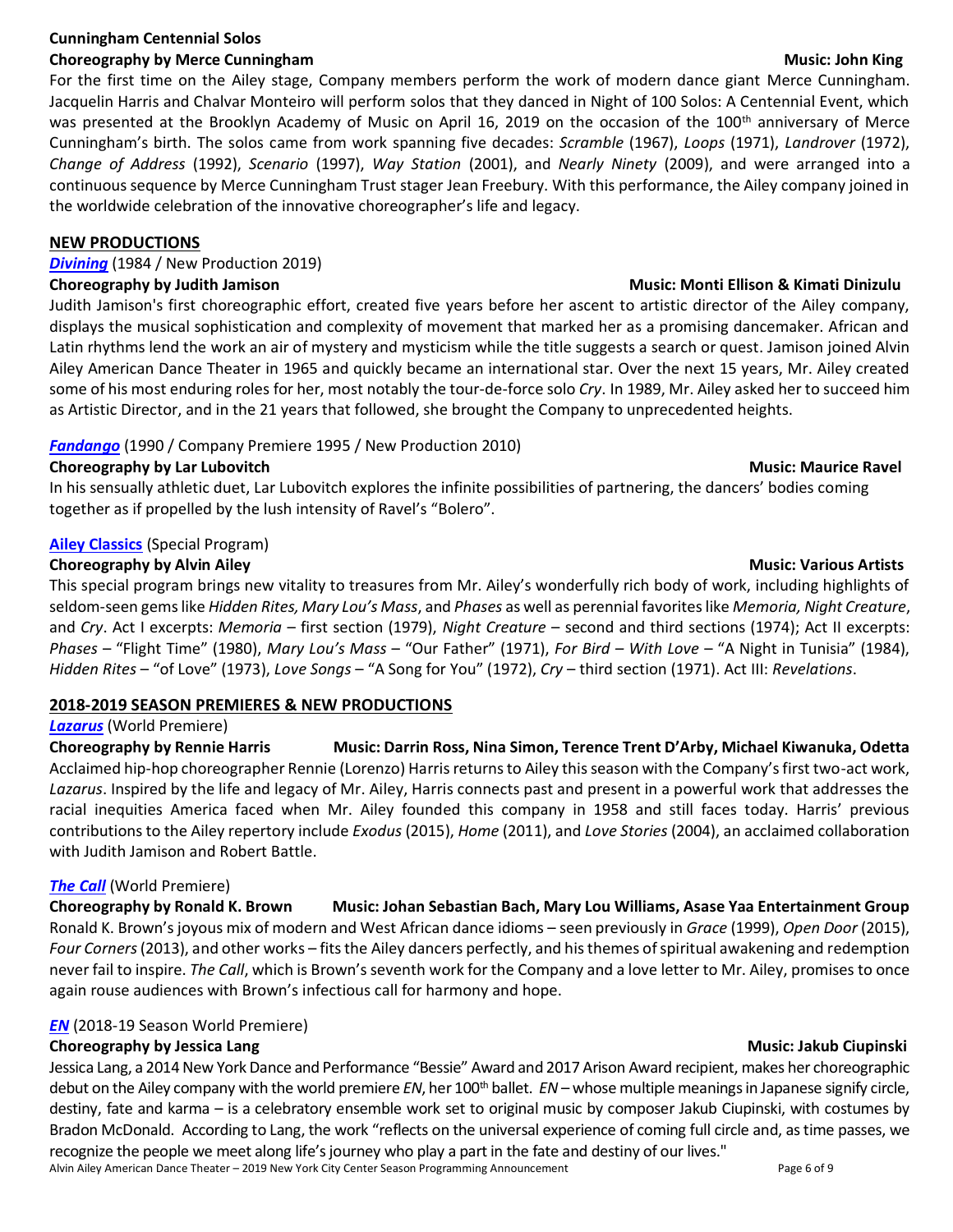### **Season Repertory**

In addition to the premieres, new productions, and special programs, the season repertory includes:

*A Case of You –* Judith Jamison (2004) Music: Joni Mitchell, performed by Diana Krall *Cry –* Judith Jamison (1971) Music: Alice Coltrane, Laura Nyro, Voices of East Harlem *Ella* – Robert Battle (2016) Music: Ella Fitzgerald *In/Side* – Robert Battle (2008) Music: Nina Simone

*Mass* – Robert Battle (2017) Music: John Mackey *Memoria* – Alvin Ailey (1970) Music: Keith Jarrett *Night Creature* – Alvin Ailey (1974) Music: Duke Ellington *Revelations –* Alvin Ailey 1960 Music: Traditional Spirituals

# **SEASON HIGHLIGHTS & SPECIAL PROGRAMS**

# **Opening Night Gala Benefit (Dec. 4 at 7pm)**

The 2019 Opening Night Gala Benefit honoring Elaine Wynn and the Elaine P. Wynn & Family Foundation includes a performance of special season excerpts, two Cunningham Centennial Solos and culminates with an uplifting *Revelations* finale featuring live musicians and singers. Followed by a dinner-dance at the New York Hilton Midtown Grand Ballroom, the benefit raises support for the creation of new works and Ailey's extensive educational and training programs for young people.

## **Young New York Night (Dec. 5 at 7:30pm)**

On this one night, all seats are \$29 for people ages 21-35. The evening's program features Ailey's beloved works *Cry* and *Revelations*, Judith Jamison's *Divining* and Robert K Brown's *The Call*.

# **Family Matinee Series (Dec. 7, 14, 21, 28, and Jan. 4)**

On Saturday afternoons, bring the whole family to enjoy the performance and stay for a free Q & A with the Ailey dancers in the theater following the inspiring finale of *Revelations*, which is acclaimed as a must-see for all ages.

# **Celebrating The Ailey School at 50 (Dec. 10 at 7:30pm)**

Join Ailey in celebrating The Ailey School's 50<sup>th</sup> Anniversary at this special performance, featuring former Ailey School student Darrell Grand Moultrie's *Ounce of Faith,* and students performing alongside the Company in Alvin Ailey's *Memoria* and *Revelations*.

# **Celebrating Masazumi Chaya (Dec. 22 at 7:30pm)**

Ailey celebrates longtime Associate Artistic Director Masazumi Chaya during his final season with a tribute performance featuring over a dozen excerpts that highlight his extensive career, a special piece d 'occasion created by Matthew Rushing, and appearances and performances by former company members.

### **Christmas Eve Performance (Dec. 24)**

Dance into the holidays with a festive the Three Visionaries program on Christmas Eve featuring Robert Battle's *Mass* and *In/Side*, Judith Jamison's *A Case of You* and *Divining*, and Alvin Ailey's timeless masterpiece *Revelations*.

### **Christmas Day Performance (Dec. 25)**

Celebrate the holidays with three joyful works – Darrell Grand Moultrie's *Ounce of Faith*, Jessica Lang's *EN*, and Alvin Ailey's *Revelations*.

### **New Year's Eve Performance (Dec. 31 at 7pm)**

Join Ailey for a very special New Year's Eve performance, featuring Darrell Grand Moultrie's *Ounce of Faith*, Donald Byrd's world premiere, and *Revelations*.

*Revelations -* **performed with live music** – *November 29, December 1, and 2 (mat and eve)*

**"All Ailey" Programs** – *December 12, 14 mat*

**"Three Visionaries" Programs** – *December 21 mat, 24, Jan 4 mat*

**"Ailey Classics" Programs –** *December 19, 22 mat, 28 mat, Jan 3*

**"All New" Programs** – *December 14 eve, 20, 28 eve, Jan 1, Jan 4 eve*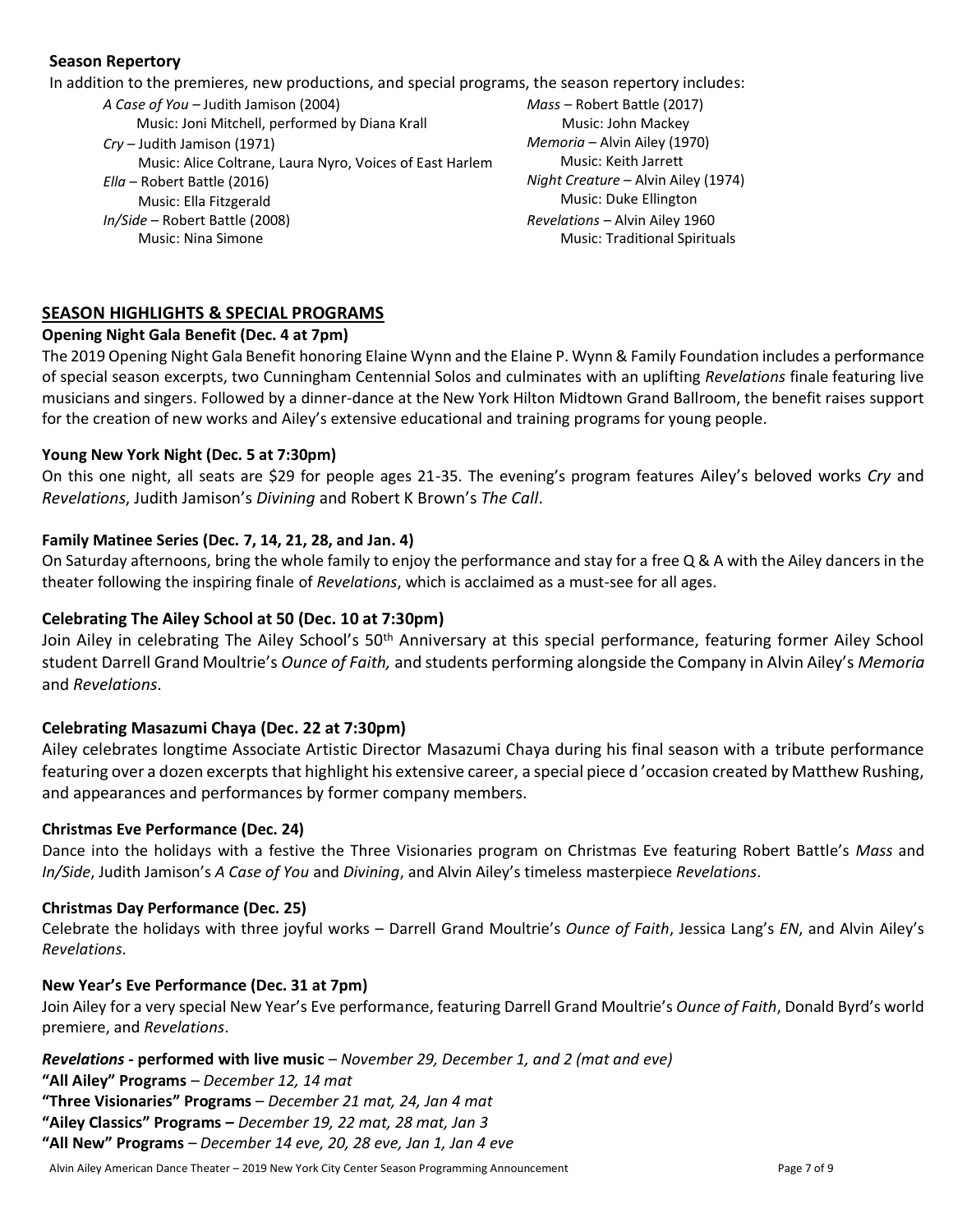### **Ticket to Dance**

The New York City Center season welcomes the return of **"Ticket to Dance,"** which invites audience members to try their first [Ailey Extension](http://pressroom.alvinailey.org/the-ailey-extension) class FREE with the presentation of a performance ticket stub (returning students receive a free class with the purchase of a 10-class card). The offer is valid for 60 days from the performance date. The Ailey Extension has fulfilled Alvin Ailey's life‐long commitment of bringing dance to everyone by offering "real classes for real people," with over 90 classes per week in more than 25 different dance and fitness techniques.

#### **FULL PERFORMANCE SCHEDULE ATTACHED – TICKETS ON SALE NOW**

**Alvin Ailey American Dance Theater December 4, 2019 – January 5, 2020 at New York City Center 131 West 55th Street, between 6th and 7th Avenues, New York, NY (212) 581-1212 / [www.nycitycenter.org](http://www.nycitycenter.org/)**

#### **CALENDAR LISTING INFORMATION**

**Alvin Ailey American Dance Theater**, beloved as one of the world's most popular dance companies, returns to the New York City Center stage December 4, 2019 – January 5, 2020 for a season that has become a joyous holiday tradition. Led by Artistic Director Robert Battle, Ailey's extraordinary dancers will move audiences with premieres, new productions, repertory favorites and classics like the American masterpiece *Revelations*, acclaimed as a must-see for all. **Tickets starting at \$29 go on sale September 9** and can be purchased at the New York City Center Box Office, through CityTix® at (212) 581-1212 or online at [www.alvinailey.org](http://www.alvinailey.org/) or [www.nycitycenter.org.](http://www.nycitycenter.org/) Discount tickets are available for Ailey Super Fans who purchase tickets for more than one performance, for students with an appropriate ID, and for groups of 10 or more (discounts do not apply to \$29 tickets). The Saturday Family Matinee series includes a post-performance Q&A with the Ailey dancers and an increased availability of \$29 tickets, but buy early for the best seat selection. For group sales, call 212-405-9082 or e-mail [groupsales@alvinailey.org.](mailto:groupsales@alvinailey.org) For further information, visit [www.alvinailey.org.](http://www.alvinailey.org/) Performance Times:

Opening Night Gala (December 4) 7:00pm (note earlier curtain time) Tuesday - Thursday evenings 7:30pm Friday & Saturday evenings 8:00pm Sunday evenings Times 7:30pm Saturday matinees 2:00pm Sunday matinees 3:00pm New Year's Eve (12/31) 7:00pm

# **Alvin Ailey American Dance Theater – 2020 United States Tour**

| February $4-9$     | Washington, DC  | Opera House, John F. Kennedy Center for the Performing Arts      |
|--------------------|-----------------|------------------------------------------------------------------|
| February $11 - 12$ | Chapel Hill, NC | Memorial Hall, University of North Carolina                      |
| February $14-16$   | Memphis, TN     | <b>Orpheum Theatre</b>                                           |
| February 18        | Orlando, FL     | Walt Disney Theater, Dr. Phillips Center for the Performing Arts |
| February $20 - 23$ | Atlanta, GA     | The Fox Theatre                                                  |
| February $25 - 26$ | Charlotte, NC   | Belk Theater, Blumenthal Performing Arts Center                  |
| February $28 - 29$ | Nashville, TN   | Andrew Jackson Hall, Tennessee Performing Arts Center            |
| March $4-8$        | Chicago, IL     | Auditorium Theatre of Roosevelt University                       |
| March 10 - 11      | Iowa City, IA   | Hancher Auditorium, University of Iowa                           |
| March 13 - 14      | Dallas, TX      | Winspear Opera House                                             |
| March $18 - 22$    | Los Angeles, CA | Dorothy Chandler Pavilion, LA Music Center                       |
| March 25           | Palm Desert, CA | <b>McCallum Theatre</b>                                          |
| March 27 – 28      | Las Vegas, NV   | Reynolds Auditorium, The Smith Center for the Performing Arts    |
| March 31 - April 5 | Berkeley, CA    | Zellerbach Hall, University of California at Berkeley            |
| April 18 - 19      | Seattle, WA     | Paramount Theatre                                                |
| April 22           | San Antonio, TX | Tobin Center for the Performing Arts                             |

Alvin Ailey American Dance Theater – 2019 New York City Center Season Announcement Page 8 of 9